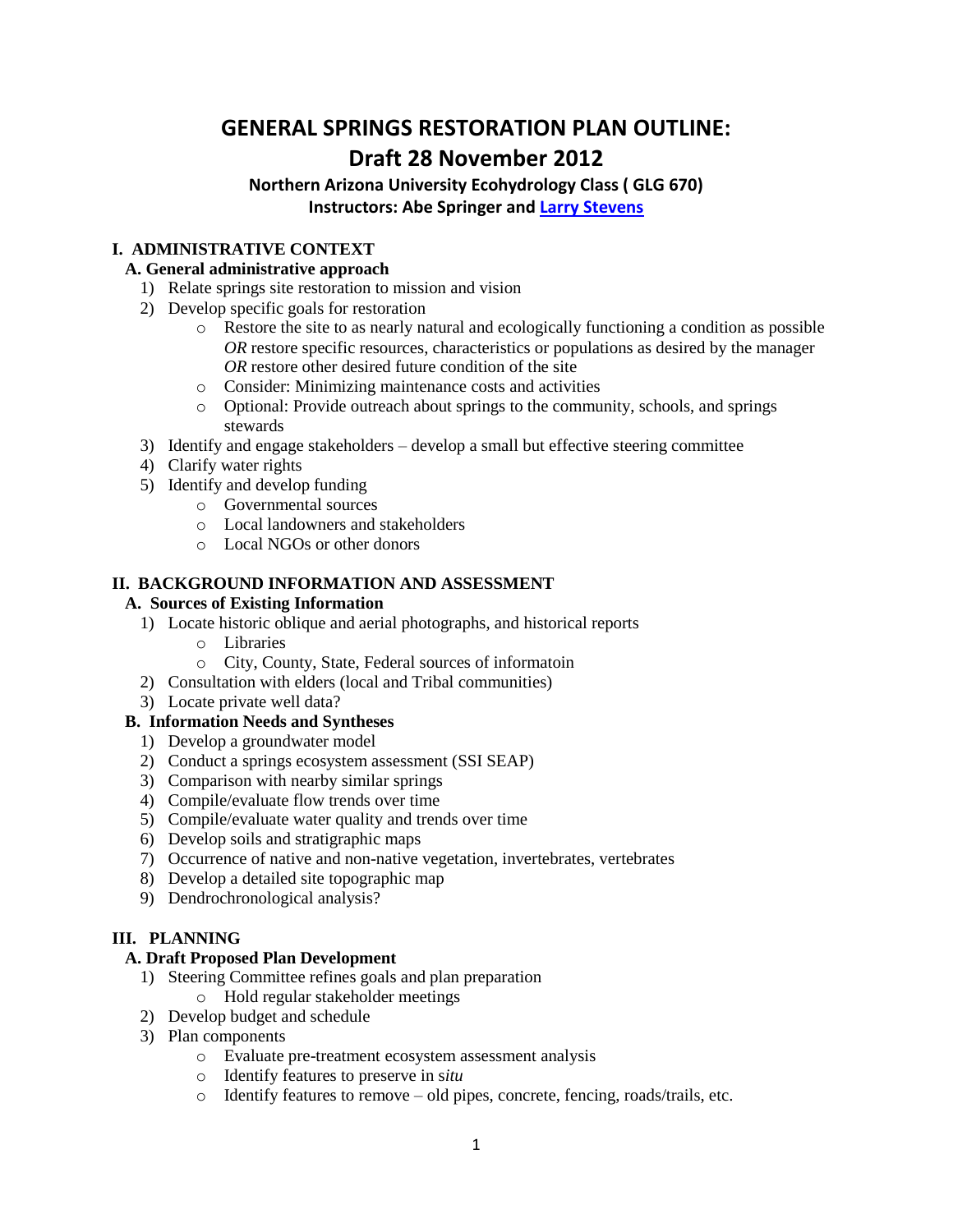- How to accomplish with the least impact?
- o Recontour channel to maximize wet meadow area
- o Developing footpath(s) to prevent further erosion
- o Eliminate non-native species
- o Revegetation with native species
	- Determine irrigation needs and costs, and irrigation schedule and maintenance
- o Develop a monitoring plan and implementation schedule
- o Develop an outreach plan on-site and virtual
	- $\blacksquare$  Public relations newspaper and radio
	- $\blacksquare$  Local exhibit(s)
	- Remember to repeatedly thank contributors and volunteers
- 4) Identify permitting requirements
	- o USACE Section 404 permit required?
		- Need concise project description and wetland delineation
	- o ADEQ SWPPP (if needed)
	- o ADOT ROW (width of ROW, work space environmental protection)
	- o Fish and Wildlife Service Endangered Species Act compliance
- 5) Define project success metrics
- 6) Refine plan , budget, and schedule

# **IV. IMPLEMENTATION**

### **A. Initiate compliance activities**

### **B. Site Preparation**

- 1) Site survey
- 2) Hazmat protection
- 3) Remove non-native and undesired species
- 4) Accounting
- **B. Construction**
	- 1) Remove concrete box, old barbed wire
	- 2) Recontour channel to maximize wet meadow area
	- 3) Develop a footpath to prevent further erosion
	- 4) Accounting and reporting

#### **C. Post-construction**

- 1) Restore site from construction impacts
- 2) Establish irrigation, if needed
- 3) Replant desired species
- 4) Reintroduce or translocate desired faunal species
- 5) Accounting and reporting

# **D. Implement Outreach Program**

- 1) Report to MNA Board
- 2) Write-ups in scientific, popular, and news venues
- **3)** Accounting and reporting

#### **V. MONITORING, FEEDBACK, PROJECT WRAP-UP**

### **A. Evaluate project success**

- 1) Conduct a post-treatment SEAP analysis
- 2) Integrate findings in relation to plan

# **B. Evaluate Outreach Success**

#### **C. Publicize project importance, approach, results and success**

- 1) Report to stakeholders
- 2) Write-ups in scientific, popular, and new venues